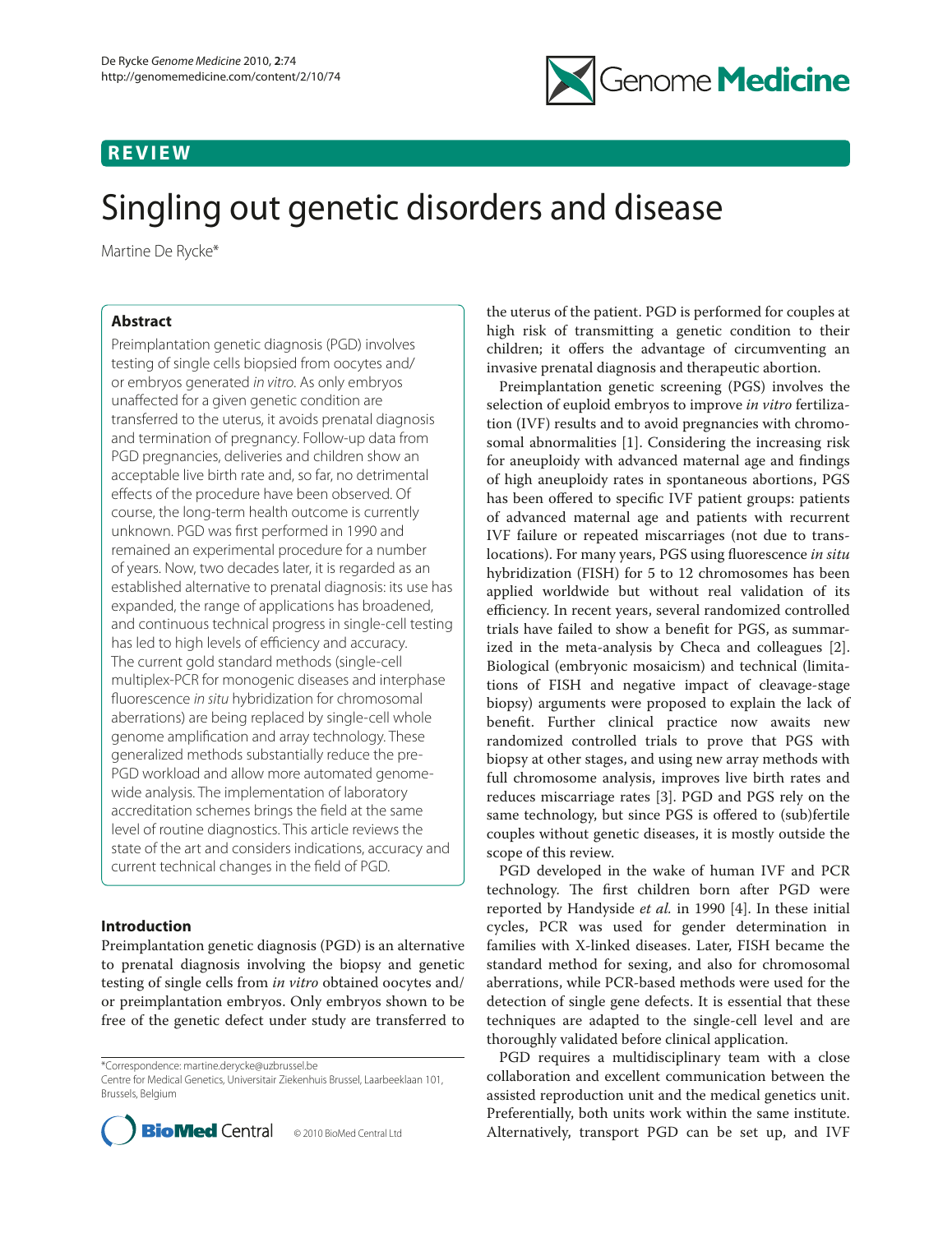treatment (hormonal stimulation, oocyte retrieval and *in vitro* fertilization, embryo culture and embryo transfer) is carried out at a satellite assisted-reproduction unit. Only the biopsied embryonic cell samples are transported, often over long distances, to a genetics unit specializing in single-cell diagnosis.

Extensive data on PGD cycles, pregnancies, deliveries and children have been collected by the European Society for Human Reproduction and Embryology (ESHRE) PGD consortium since 1997 and, although not worldwide, the data sets offer comprehensive insights into this particular field of single-cell testing [5].

#### **Indications for preimplantation genetic diagnosis**

The main indications for PGD are chromosomal abnormalities, X-linked disorders and single gene or monogenic disorders. The majority of PGD cycles for chromosomal abnormalities are aimed at reciprocal and Robertsonian translocations, while cases with inversions or insertions are less frequent. For the monogenic disorders, PGD was initially applied for the same indications as in prenatal diagnosis. According to the latest ESHRE PGD consortium data, the most common indications for autosomal recessive disorders are cystic fibrosis, spinal muscular atrophy and hemoglobinopathies [6]. For the autosomal dominant disorders, myotonic dystrophy type 1, neurofibromatosis and Huntington's disease are the most frequently requested indications; for the X-linked disorders, PGD is mainly carried out for Duchenne's muscular dystrophy, hemophilia and fragile X syndrome. Sexing with FISH has been most frequently used for Xlinked disorders but more and more specific DNA diagnoses have been developed. Specific DNA diagnosis has important advantages: first, healthy male embryos are not discarded; and second, female carriers can be identified and excluded from transfer or not, according to the wishes of the patient and the policy of the center.

PGD is currently available for more than 200 monogenic diseases and has lately also been applied for indications, such as cancer predisposition syndromes and other late-onset diseases, for which prenatal diagnosis is ethically difficult [7,8]. For cancer predisposition syndromes that are not fully penetrant and for which some form of therapeutic measures may be available, prenatal diagnosis and termination of pregnancy remain controversial. As the preimplantation embryo is often considered as having less moral value than a fetus, PGD seems a more acceptable option.

Another more recent indication is human leucocyte antigen (HLA) typing of preimplantation embryos to select an embryo that is HLA compatible with an affected sibling. At birth, hematopoietic stem cells from the cord blood of the saviour baby are then used to transplant the sick sibling. HLA typing alone is carried out for acquired diseases, such as severe aplastic anemia, or HLA typing is combined with the detection of mutations underlying immunodeficiencies and hemoglobin disorders [9- 11]. The major ethical objection here is that the future child may be regarded as an instrument and not as an autonomous person. This concern was studied in depth and it was concluded that considering the efforts of the parents to cure the sick child and their wish for another child, it is unlikely that they would treat the saviour child solely as a donor. In addition, it is universally accepted to rely on an existing HLA-compatible child as a donor of hematopoietic stem cells [12].

So far, few clinical cycles have been carried out for families carrying heteroplasmic mitochondrial (mt)DNA mutations [13-15]. The genetics of mtDNA is quite complex and the proportion of mutant mtDNA transmitted from mother to offspring will vary due to a genetic bottleneck in the oocytes [16]. It is another ethically difficult indication, as the possibility exists that there are no zero-mutation embryos for transfer but just embryos with a low mutation load (that is, the ratio of mutant to normal mtDNA) under a certain disease-specific threshold, meaning that the risk for an affected child is not eliminated but only reduced. PGD for mtDNA mutations can only be offered reliably when certain criteria are fulfilled: a close correlation between the mutation load and disease severity is a first requirement; second, there should be no change in mutation load with time; and third, mutant mtDNA should be uniformly distributed over all blastomeres of the cleavage-stage embryo [17]. For many mtDNA mutations the latter information is not available. Therefore, it is recommended to develop PGD within a scientific research protocol and to counsel prospective parents adequately and inform them that a first PGD cycle may be carried out merely to gather information on the reliability of PGD [18].

#### **Assisted reproductive technology and biopsy**

The first step in a PGD cycle is controlled ovarian hyperstimulation, aimed at obtaining a large cohort of mature oocytes. The aspirated oocytes are denuded of surrounding cumulus cells before IVF occurs. Intracytoplasmic sperm injection is preferred over regular IVF, regardless of the sperm quality, in order to avoid residual sperm adhering to the zona pellucida after IVF. Remaining cumulus or sperm cells may lead to contamination when PCR is used for diagnosis [19].

The biopsy procedure involving breaching of the zona pellucida and removal of the cell(s) can be carried out at different developmental stages [20]. Polar body (PB) biopsy from oocytes (first PB from metaphase II oocytes and second PB after normal fertilization) is a first possibility [21]. As PBs do not contribute to normal fertilization or embryonic development, their removal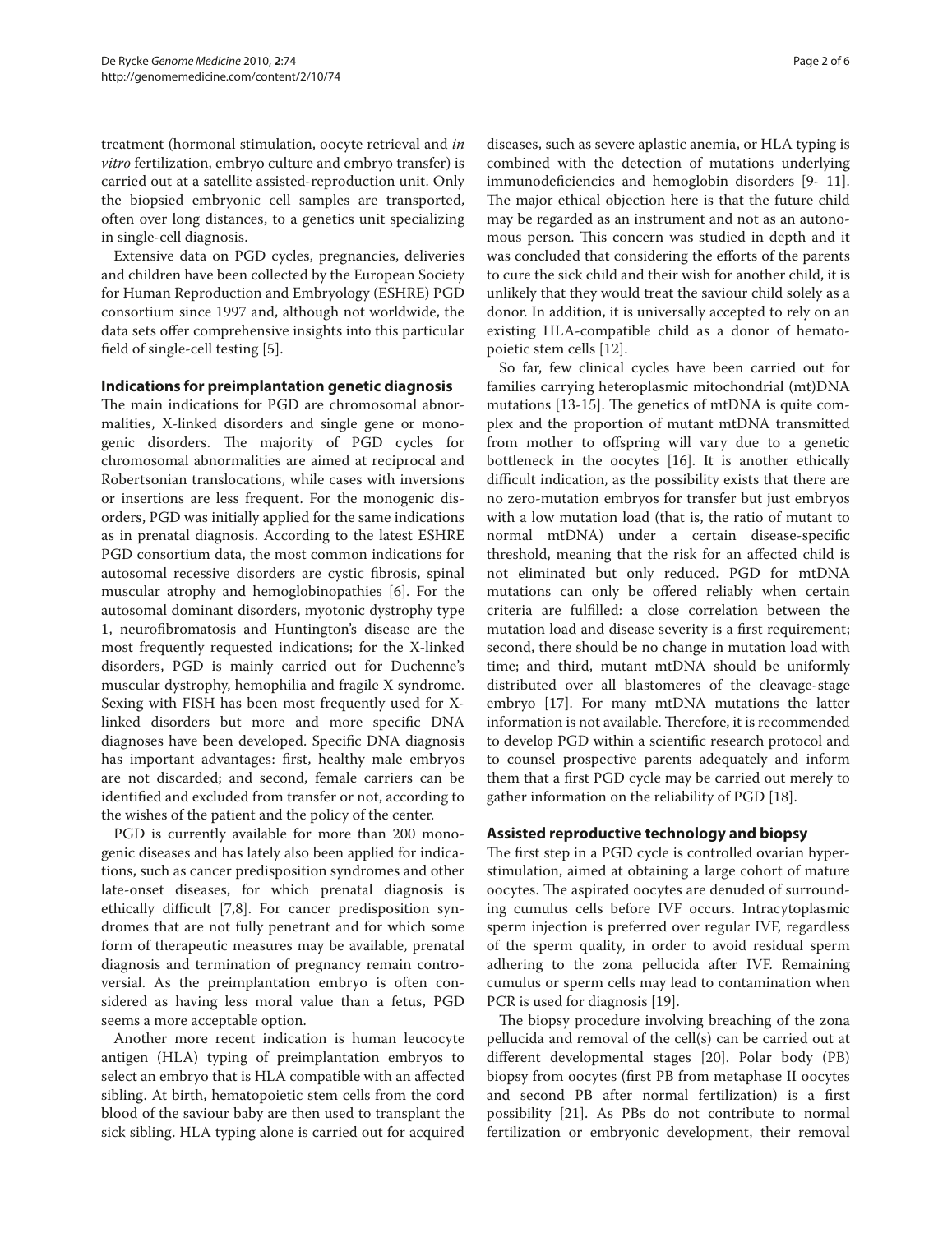has no detrimental effect. In countries where embryo selection is forbidden, PB biopsy is the only legal option as testing can take place before syngamy, which is the moment considered as the beginning of an embryo. The main disadvantage is that PB analysis can only evaluate the maternal genetic contribution. The ESHRE PGD consortium data collection indicates that cleavage-stage biopsy at day 3 is used in the majority of PGD cycles [6]. At this eight-cell stage, embryo compaction has not started yet and cells are considered to be totipotent. The zona pellucida opening is mostly carried out with a noncontact diode infrared laser and one or two nucleated blastomeres are aspirated [22]. The impact of the random removal of one or two embryonic cells on further development and implantation potential is highly debated. In a recent prospective analysis of a cohort of single-embryo transfers, the authors demonstrated that the live birth rate after one-cell removal from eight-cell embryos (37.4%) is similar to the rate of a control intracytoplasmic sperm injection group without biopsy (35.0%), but significantly higher than the rate of the twocell biopsy study group (22%). It is therefore recommended to biopsy one cell, provided that an accurate and reliable diagnosis method is in place [23]. Another limitation of cleavage-stage biopsy is the high chromosomal mosaicism rate that seems inherent at this developmental stage and probably evolves to lower rates at the blastocyst stage via self-correction [24]. Trophectoderm (TE) biopsy at day 5 is a fast emerging biopsy approach. Some reports suggest that it may yield substantially higher implantation and live birth rates than cleavage-stage biopsy [25-27]. About 4 to 20 extra-embryonic TE cells are aspirated and the inner cell mass, from which the fetus will develop, is kept intact. This is one advantage compared with cleavage-stage biopsy; another advantage is that multiple cells are available for genetic testing, and this may improve diagnostic accuracy. The drawbacks of TE biopsy are that it requires a successful embryo culture system with high blastocyst rates and it leaves limited time for genetic analysis. The time problem may be solved by freezing the blastocysts, relying on efficient vitrification and thaw-survival protocols, and transferring them later in a natural cycle.

After biopsy, (single) cells are washed and either fixated for FISH analysis or tubed and lysed for amplification. Amplification reaction components are added directly to the lysed cells without prior DNA purification.

#### **Single-cell genetic testing for monogenic disorders**

In principle, any monogenic disease for which the chromosomal locus has been identified can be diagnosed at the single-cell level. The golden standard today is fluorescent multiplex PCR in which one of each primer pair is fluorescently labeled, allowing subsequent detection of PCR fragments on an automated sequencer. In indirect tests, multiple short tandem repeat markers are co-amplified together in one reaction (linkage-based strategy); for direct testing, markers are combined with specific mutation(s). The main advantage of linkagebased testing over mutation-specific testing is that the single-cell protocols can be used for several couples, independent of the mutation they carry. This saves time, resources and manpower in pre-PGD workups for diseases for which many private mutations have been identified. The use of polymorphic markers implicates that during pre-PGD work up, informativity and segregation tests are performed on DNA samples of the couple and family members to establish which alleles of the informative markers segregate with the mutation. Different strategies of PCR and allele discrimination have been developed for mutation detection over recent years, and the most important ones are: amplification refractory mutation system [28], endonuclease restriction [29], minisequencing [30] and quantitative real-time PCR [26]. PCR-based protocols with short tandem repeat markers have recently also been applied in PGD cycles for structural chromosome abnormalities, in which FISH has been traditionally the preferred method [31,32]. A major bottleneck with PCR assays is that the single-cell adaptation and validation part of the pre-PGD work up has to be repeated with every new DNA locus. In recent years, the use of single-cell whole genome amplification (WGA) as a universal step has been demonstrated to be a practical and efficient alternative to single-cell PCR. The first WGA methods were PCR-based and suffered from incomplete genome coverage and amplification bias, but the more recent methods are markedly better [33]. One method is multiple displacement amplification that relies on isothermal strand displacement amplification with Phi29 DNA polymerase. This method is very straightforward but requires high-quality DNA as the template, and yields relatively high allele drop-out (ADO) and preferential amplification rates of 25% on average [34]; this is about five times higher than with fluorescent multiplex PCR. Other WGA methods involve somewhat more complex protocols with DNA fragmentation and library formation prior to amplification; they even amplify low-quality DNA, and ADO rates are approximately 10% [35]. Single-cell WGA generates micrograms of amplified DNA, which is sufficient for several downstream applications. Multiple standard PCR assays may be performed for haplotyping in case of monogenic diseases [36]. Haplotyping can also be combined with array comparative genomic hybridization (aCGH) for the detection of chromosomal imbalances. These strategies are already clinically applied in some centers. Further improvement and generalization will come from the introduction of high-density single nucleotide polymorphism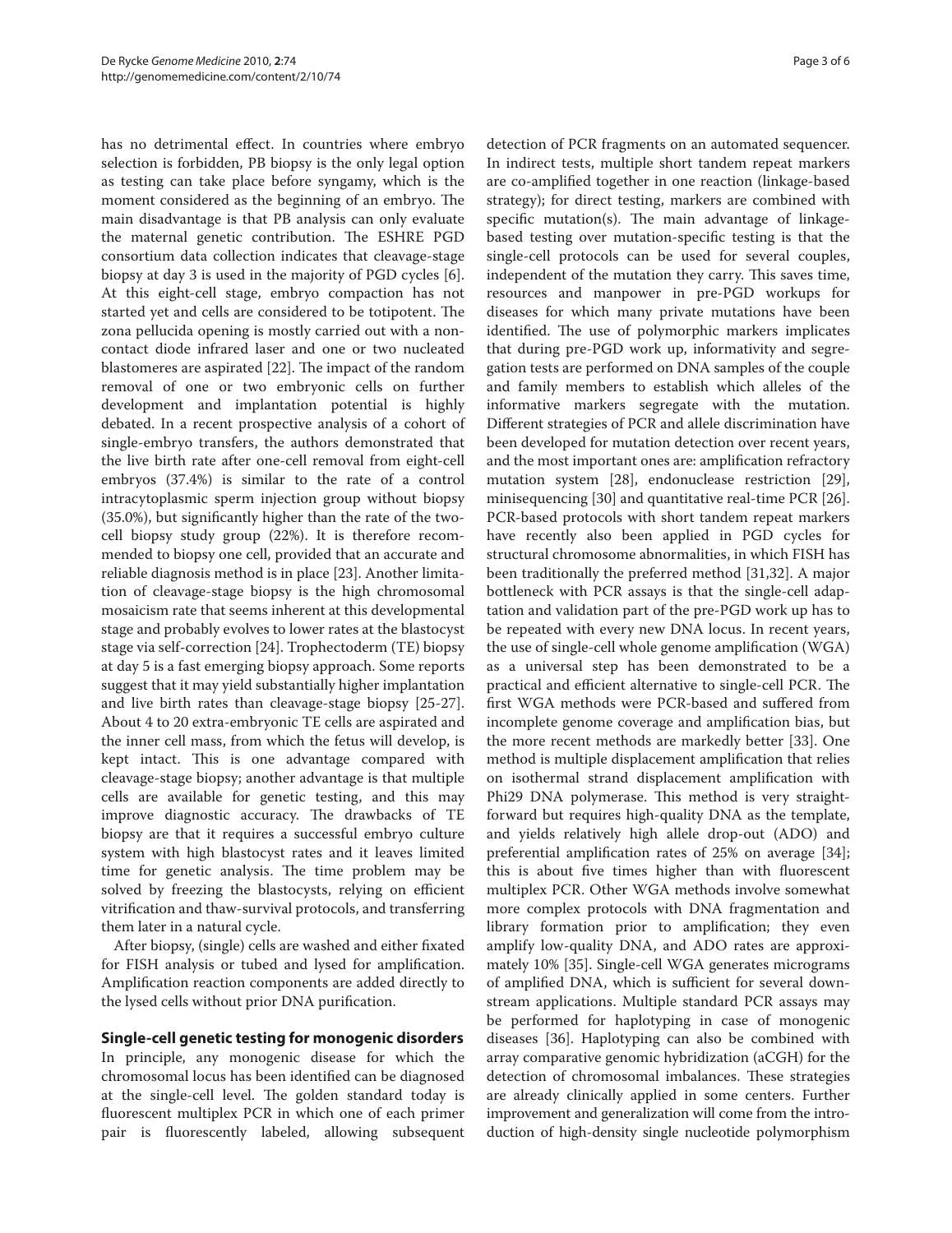(SNP) arrays, which enable evaluation of DNA haplotyping and chromosomal constitution on the same platform. The validation of these SNP arrays is ongoing [37,38]. The implementation of these new technologies will reduce the procedures substantially and introduce automation. On the other hand, these arrays will generate a tremendous amount of genetic data - for instance, on disease susceptibility genes - and it is expected that this will entail many ethical discussions and challenges for genetic counseling.

## **Single-cell genetic testing for chromosomal aberrations**

The majority of PGD cycles for chromosomal aberrations are performed for translocations. Balanced translocation carriers have a high risk for producing chromosomally unbalanced gametes and present with infertility, repeated spontaneous abortions and unbalanced offspring. With FISH, fixated cells are hybridized using chromosome-specific DNA probes, which are labeled with different fluorochromes. Probe selection is based on the breakpoints of the specific translocation and chromosomes involved, and should allow detection of all possible segregation patterns. FISH has a number of technical limitations and it is gradually replaced by aCGH*.* Here, whole genome amplified DNA of the test single-cell(s) is labeled with a green fluorochrome, while a red fluorochrome is used for the control sample. Both samples are mixed and hybridized to either a normal metaphase chromosome spread or, in case of aCGH, to DNA sequences specific to human chromosomes spotted on an array. A computerized system allows analysis of the ratios between both fluorochromes for each chromosome and detection of imbalances. As metaphase comparative genomic hybridization (CGH) at the single-cell level requires several days for analysis, groups that have presented clinical application of CGH in PGD have to resort to either polar body analysis [39] or cryopreservation of the embryos [40,41]. As aCGH has a lower hybridization time, it can be performed within the time frame of PGD. Other advantages over metaphase CGH are the higher resolution and the important automation [42]. aCGH following multiple displacement amplification has been preclinically validated in single lymphoblasts, fibroblasts and blastomeres of translocation carriers [43], and clinical data have been published for PGS applications [44]. Compared with FISH, aCGH provides a generalized platform, circumventing pre-PGD testing of FISH probes with every new translocation. aCGH, as well as SNP arrays, yields information on genome-wide copy number variation, but only SNP arrays offer simultaneously genotype information and present a universal platform for both chromosomal aberrations

and monogenic diseases. Therefore, SNP arrays are regarded as the most promising future strategy for PGD.

## **Accuracy**

Single-cell DNA amplification is technically demanding because of the small amount of non-purified DNA at the start, and inherent pitfalls of contamination and ADO, which can lead to misdiagnosis. ADO is defined as the random failure of amplification for one of two alleles in a heterozygous cell. The use of optimized cell lysis and DNA amplification conditions, along with sensitive detection systems, should reduce ADO to a minimum. Contamination is minimized by taking a number of prevention measures (see best practice guidelines). The application of multiplex PCR protocols further assists in monitoring problems of contamination and ADO in addition to mutation detection, making these assays highly accurate.

A recent theoretical study on the accuracy of FISH showed that the technology has the potential of high accuracy for sexing and for translocations, but not in the case of aneuploidy screening [45]. Apart from technical errors such as ADO and contamination, other possible causes for misdiagnosis involve intrinsic sample quality, such as chromosomal mosaicism, and human errors, such as mislabeling, incorrect embryo transfer or erroneous segregation analysis. According to the PGD consortium data, low error rates have been observed for both DNA-amplification-based cycles (0.5%) and FISHbased cycles (0.1%) [46].

## **Quality control and assurance**

PGD is still relatively unregulated compared with routine genetic testing. In order to better standardize single-cell testing and to achieve high quality levels, guidelines for best practice have been designed by the ESHRE PGD consortium and by the Preimplantation Genetic Diagnosis International Society [47-49]. In addition, four new extensive guidelines on different aspects of PGD (organization of a PGD center, FISH-based testing, amplificationbased testing and biopsy) are in preparation.

A powerful method for quality assurance is accreditation. In 2008, only 33% of 53 European PGD centers had achieved or were preparing for accreditation [50]. Many countries and international authorities now recommend PGD centers to initiate the accreditation process; that is, to be committed not only to reach the standards set by the accrediting body but also to continuously enhance the quality of the services.

Two programs of external quality assessment (EQA), a key element of quality assurance [51,52], have been initiated recently. The UK National External Quality Assessment Service [53], in collaboration with the ESHRE PGD consortium, has set up EQA programs for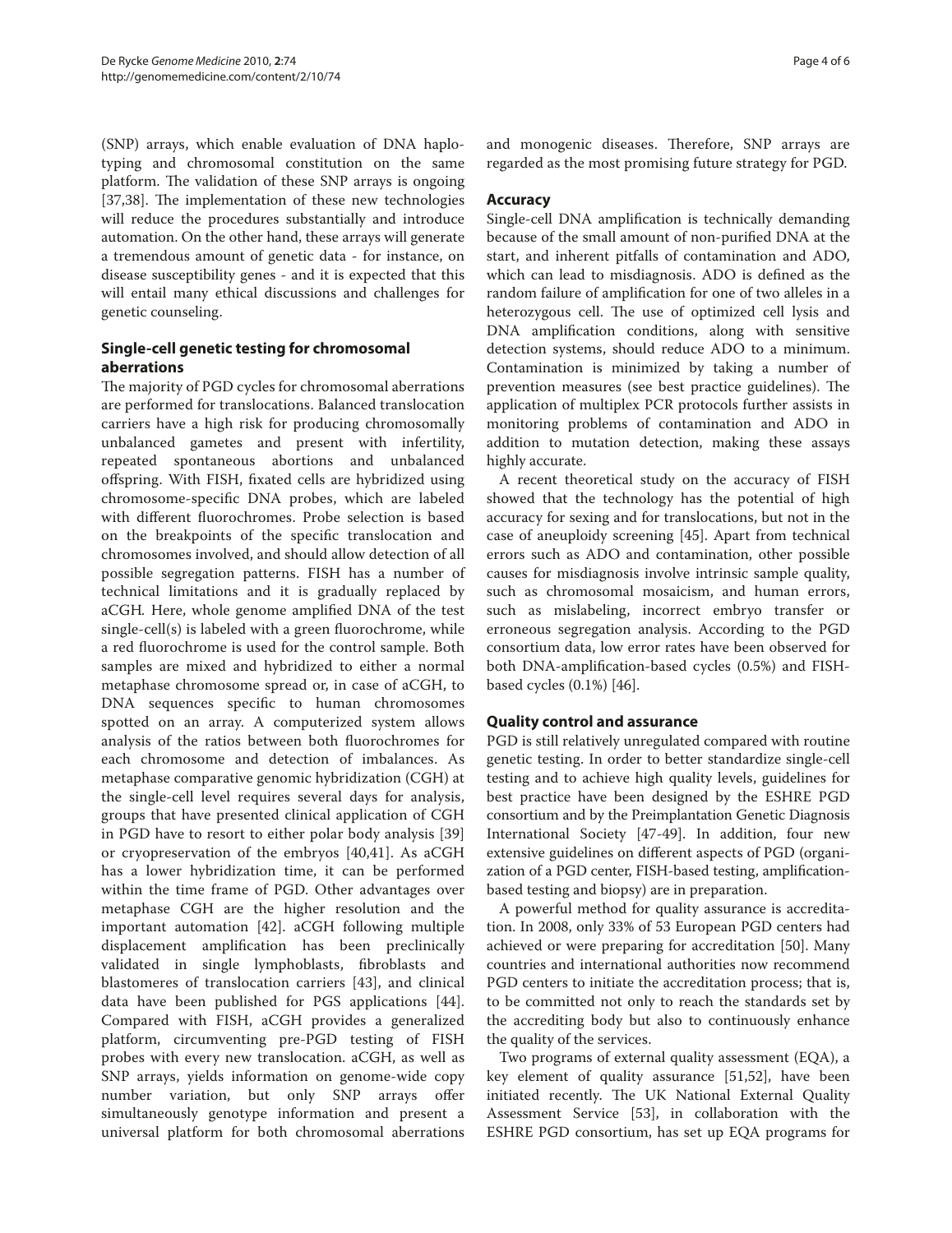PGD for monogenic diseases, while the FISH-based PGD EQA program is run by the Cytogenetics European Quality Assessment [54].

### **Conclusions**

In the past two decades, PGD has evolved from an experimental procedure to a widely accepted alternative for prenatal diagnosis that is applied to an expanding range of indications. Non-stop technical improvements have provided reliable and accurate single-cell assays for both chromosomal abnormalities and monogenic disorders. As protocols are often family specific, their development is labour intensive and time consuming and can be carried out in specialized laboratories. The introduction of powerful array technologies following universal whole genome amplification will reduce the workload and allow automation. Together with the implementation of accreditation schemes, this will lead to improved standardization and uniformity in the complex process of PGD.

#### **Abbreviations**

aCGH, array comparative genomic hybridization; ADO, allele drop-out; CGH, comparative genomic hybridization; EQA, external quality assessment; ESHRE, European Society for Human Reproduction and Embryology; FISH, fluorescence *in situ* hybridization; HLA, human leucocyte antigen; IVF, *in vitro* fertilization; mt, mitochondrial; PB, polar body; PCR, polymerase chain reaction; PGD, preimplantation genetic diagnosis; PGS, preimplantation genetic screening; SNP, single nucleotide polymorphism; TE, trophectoderm; WGA, whole genome amplification.

#### **Competing interests**

The author declares that she has no competing interests.

#### **Acknowledgements**

I thank Pascale De Becker for providing feedback and edits on the manuscript.

#### Published: 6 October 2010

#### **References**

- 1. Verlinsky Y, Kuliev A: Preimplantation diagnosis of common aneuploidies in fertile couples of advanced maternal age. *Hum Reprod* 1996, 11:2076-2077.
- 2. Checa MA, Alonso-Coello P, Solà I, Robles A, Carreras R, Balasch J: IVF/ICSI with or without preimplantation genetic screening for aneuploidy in couples without genetic disorders: a systematic review and meta-analysis. *J Assist Reprod Genet* 2009, 26:273-283.
- Harper J, Coonen E, De Rycke M, Fiorentino F, Geraedts J, Goossens V, Harton G, Moutou C, Pehlivan Budak T, Renwick P, Sengupta S, Traeger-Synodinos J, Vesela K: What next for preimplantation genetic screening (PGS)? A position statement from the ESHRE PGD Consortium Steering Committee. *Hum Reprod* 2010, 25:821-823.
- Handyside AH, Kontogianni EH, Hardy K, Winston RM: Pregnancies from biopsied human preimplantation embryos sexed by Y-specific DNA amplification. *Nature* 1990, 344:768-770.
- The ESHRE PGD consortium [http://www.eshre.eu/01/default. aspx?pageid=201]
- 6. Harper J, Coonen E, De Rycke M, Harton G, Moutou C, Pehlivan T, Traeger-Synodinos J, Van Rij M, Goossens V: ESHRE PGD consortium data collection X: Cycles from January to December 2007 with pregnancy follow-up to October 2008. *Hum Reprod* 2010, in press.
- 7. Verlinsky Y, Rechitsky S, Verlinsky O, Xu K, Schattman G, Masciangelo C, Ginberg, N, Strom C, Rosenwaks Z, Kuliev A: Preimplantation diagnosis for p53 tumour suppressor gene mutations. *Reprod Biomed Online* 2001, 2:102-105.
- 8. Spits C, De Rycke M, Van Ranst N, Verpoest W, Lissens W, Van Steirteghem A,

Liebaers I, Sermon K: Preimplantation genetic diagnosis for cancer predisposition syndromes. *Prenat Diagn* 2007, 27:447-456.

- 9. Kuliev A, Rechitsky S, Verlinsky O, Tur-Kaspa I, Kalakoutis G, Angastiniotis M, Verlinsky Y: Preimplantation diagnosis and HLA typing for haemoglobin disorders. *Reprod Biomed Online* 2005, 11:362-370.
- 10. Verlinsky Y, Rechitsky S, Sharapova T, Laziuk K, Barsky I, Verlinsky O, Tur-Kaspa I, Kuliev A: Preimplantation diagnosis for immunodeficiencies. *Reprod Biomed Online* 2007, 14:214-223.
- 11. Van de Velde H, De Rycke M, De Man C, De Hauwere K, Fiorentino F, Kahraman S, Pennings G, Verpoest W, Devroey P, Liebaers I: The experience of two European preimplantation genetic diagnosis centres on human leukocyte antigen typing. *Hum Reprod* 2009, 24:732-740.
- 12. Devolder K: Preimplantation HLA typing: having children to save our loved ones. *J Med Ethics* 2005, 31:582-586.
- 13. Steffann J, Frydman N, Gigarel N, Burlet P, Ray PF, Fanchin R, Feyereisen E, Kerbrat V, Tachdjian G, Bonnefont JP, Frydman R, Munnich A: Analysis of mtDNA variant segregation during early human embryonic development: a tool for successful NARP preimplantation diagnosis. *J Med Genet* 2006, 43:244-247.
- 14. Tajima H, Sueoka K, Moon SY, Nakabayashi A, Sakurai T, Murakoshi Y, Watanabe H, Iwata S, Hashiba T, Kato S, Goto Y, Yoshimura Y: The development of novel quantification assay for mitochondrial DNA heteroplasmy aimed at preimplantation genetic diagnosis of Leigh encephalopathy. *J Assist Reprod Genet* 2007, 24:227-232.
- 15. Poulton J, Bredenoord AL: 174th ENMC international workshop: Applying pre-implantation genetic diagnosis to mtDNA diseases: implications of scientific advances 19-21 March 2010, Naarden, The Netherlands. *Neuromuscul Disord* 2010, 20:559-563.
- 16. Poulton J, Chiaratti MR, Meirelles FV, Kennedy S, Wells D, Holt IJ: Transmission of mitochondrial DNA diseases and ways to prevent them. *PLoS Genet* 2010, 6pii:e1001066.
- 17. Bredenoord AL, Dondorp W, Pennings G, De Die-Smulders CE, De Wert G: PGD to reduce reproductive risk: the case of mitochondrial DNA disorders. *Hum Reprod* 2008, 23:2392-2401.
- 18. Bredenoord A, Dondorp W, Pennings G, de Die-Smulders C, Smeets B, de Wert G: Preimplantation genetic diagnosis for mitochondrial DNA disorders: ethical guidance for clinical practice. *Eur J Hum Genet* 2009, 17:1550-1559.
- 19. Liebaers I, Sermon K, Staessen C, Joris H, Lissens W, Van Assche E, Nagy P, Bonduelle M, Vandervorst M, Devroey P, Van Steirteghem A: Clinical experience with preimplantation genetic diagnosis and intracytoplasmic sperm injection. *Hum Reprod* 1998, 13:186-195.
- 20. De Vos A, Van Steirteghem A: Aspects of biopsy procedures prior to preimplantation genetic diagnosis. *Prenat Diagn* 2001, 21:767-780.
- 21. Verlinsky Y, Ginsberg N, Lifchez A, Valle J, Moise J, Strom CM: Analysis of the first polar body: preconception genetic diagnosis. *Hum Reprod* 1990, 5:826-829.
- 22. Joris H, De Vos A, Janssens R, Devroey P, Liebaers I, Van Steirteghem A: Comparison of the results of human embryo biopsy and outcome of PGD after zona drilling using acid Tyrode medium or a laser. *Hum Reprod* 2003, 18:1896-1902.
- 23. De Vos A, Staessen C, De Rycke M, Verpoest W, Haentjens P, Devroey P, Liebaers I, Van de Velde H: Impact of cleavage-stage embryo biopsy in view of PGD on human blastocyst implantation: a prospective cohort of single embryo transfers. *Hum Reprod* 2009, 24:2988-2996.
- Barbash-Hazan S, Frumkin T, Malcov M, Yaron Y, Cohen T, Azem F, Amit A, Ben-Yosef D: Preimplantation aneuploid embryos undergo self-correction in correlation with their developmental potential. *Fertil Steril* 2009, 92:890-896.
- 25. McArthur SJ, Leigh D, Marshall JT, de Boer KA, Jansen RP: Pregnancies and live births after trophectoderm biopsy and preimplantation genetic testing of human blastocysts. *Fertil Steril* 2005, 84:1628-1636.
- 26. Kokkali G, Traeger-Synodinos J, Vrettou C, Stavrou D, Jones GM, Cram DS, Makrakis E, Trounson AO, Kanavakis E, Pantos K: Blastocyst biopsy versus cleavage stage biopsy and blastocyst transfer for preimplantation genetic diagnosis of beta-thalassaemia: a pilot study. *Hum Reprod* 2007, 22:1443-1449.
- 27. McArthur SJ, Leigh D, Marshall JT, Gee AJ, De Boer KA, Jansen RP: Blastocyst trophectoderm biopsy and preimplantation genetic diagnosis for familial monogenic disorders and chromosomal translocations. *Prenat Diagn* 2008, 28:434-442.